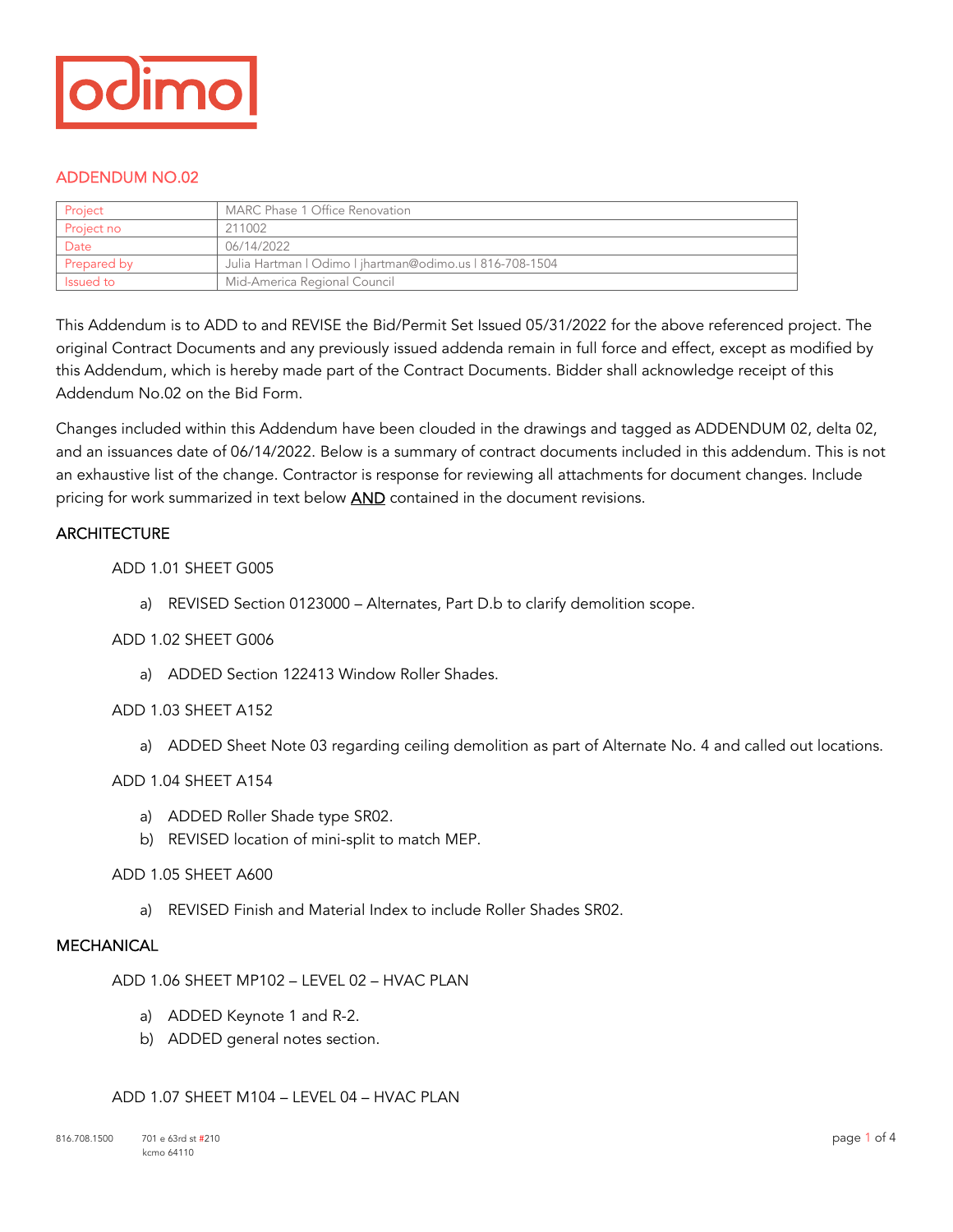a) ADDED keynote 7.

#### ADD 1.08 SHEET M201 – MECHANICAL DETAILS AND SCHEDULES

- a. UPDATED detail D1.
- b. UPDATED Split system schedule.

## PLUMBING

ADD 1.09 SHEET P153 – LEVEL 03 – DOMESTIC WATER PLAN

a. REVISED sheet to show Addendum 1 in titleblock.

#### **ELECTRICAL**

ADD 1.10 SHEET E104 – LEVEL 04 – POWER PLAN

- a. REVISED to show relocated duplex receptacle in Meeting 402.
- b. REVISED to show relocated duplex receptacle in Meeting 400 from wall to ceiling mounted.

ADD 1.11 SHEET E154 – LEVEL 04 – LIGHTING PLAN

- a. REVISED lighting controls in Meeting 400.
- b. ADDED keynote 7 for scope clarification.

## **TECHNOLOGY**

ADD 1.12 SHEET T001 – TECHNOLOGY LEGEND

- a. ADDED Audiovisual "D" Ceiling Outlet.
- b. ADDED Data "2" Ceiling Outlet.

ADD 1.13 SHEET T103 – LEVEL 03 – TECHNOLOGY LEGEND

a. ADDED General Note 3.

ADD 1.14 SHEET T104 – LEVEL 04 – TECHNOLOGY PLAN

- a. ADDED General Note 4.
- b. REVISED "D" and "2" display infrastructure locations in Meeting Room 400.
- c. REVISED "D" and "2" display infrastructure locations in Meeting Room 400.

## BID DOCUMENTS

ADD 1.15 DOCUMENT 000105

a) UPDATED Section titles to reflect document updates.

ADD 1.16 DOCUMENT 001116p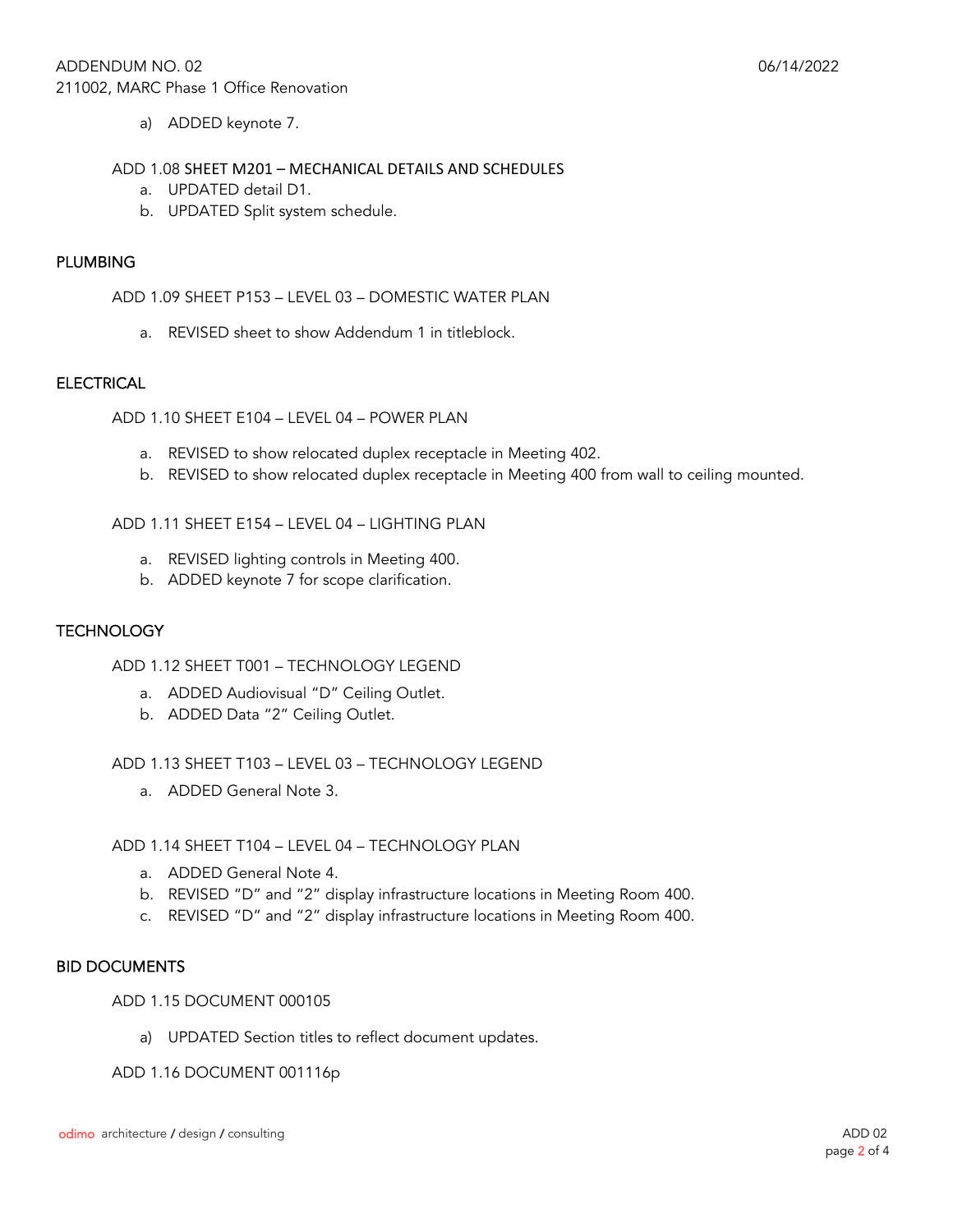b) UPDATED to include bid bond requirements.

ADD 1.17 DOCUMENT 004313

1. ADDED section to reference Bid Bond Forms.

ALL REVISED SHEETS: G005, G006, A152, A154, A600. M104, M201, MP102, P153, E014, E154, T001, T103, T104

ALL REVISED BID DOCUMENTS: 000105, 001116, 004313

ADDENDUM 02 IS ISSUED BY THE ARCHITECT: Odimo LLC

# SUMMARY OF ALL RFI QUESTIONS RECEIVED TO DATE:

- 1. Can you clarify. I assume it's the  $8<sup>th</sup>$  since the other one posted is the same time as the bid date of June  $21$ <sup>st</sup>.
	- a. RESPONSE: Pre-bid was held on Wednesday, 6/8 at 10am. This was clarified in Addendum 01.
- 2. Can you confirm that a bid bond is not necessary?
	- a. RESPONSE: Bid Bonds are required. Previously they were noted as not required, but MARC has elected to include them. This has been updated in Addendum 02.
- 3. What is the manufacturer and model of the existing fire alarm system?
	- a. RESPONSE: This question has been posed to the building maintenance company, but no response has been received at the point of issuance. This will be coordinated post-bid. No Drawing change occurred.
- 4. What is the wall type of the 12'-10" wall shown in F10/A400 behind the millwork?
	- a. RESPONSE: The wall in this location will be a Partition system D, new wall type D2 was added in Addendum 01.
- 5. What product is to be used and what is the affected area (hallway, or adjacent office), pertaining to water damage shown on A153?
	- a. RESPONSE: Existing ceiling tile is damaged. Attic stock is available for replacement. Contractor is to coordinate this with the building manager. This clarification was provided in Addendum 01.
- 6. Verify finish WC01 is not used on project.
	- a. RESPONSE: WC01 is not in project scope. This was removed in Addendum 01.
- 7. Verify SR1 on the plans is the same as SR01 on finish schedule.
	- a. RESPONSE: This is confirmed. This was clarified in Addendum 01.
- 8. Is private office to be included in Alternate NO. 4?
	- a. RESPONSE: Private Office 223 and 224 are included in Alternate No. 4. No Drawing change occurred.
- 9. Is storage room 414 to receive base and PA01 paint?
	- a. Storage 414 is to include wall base and paint. This was updated in Addendum 01.